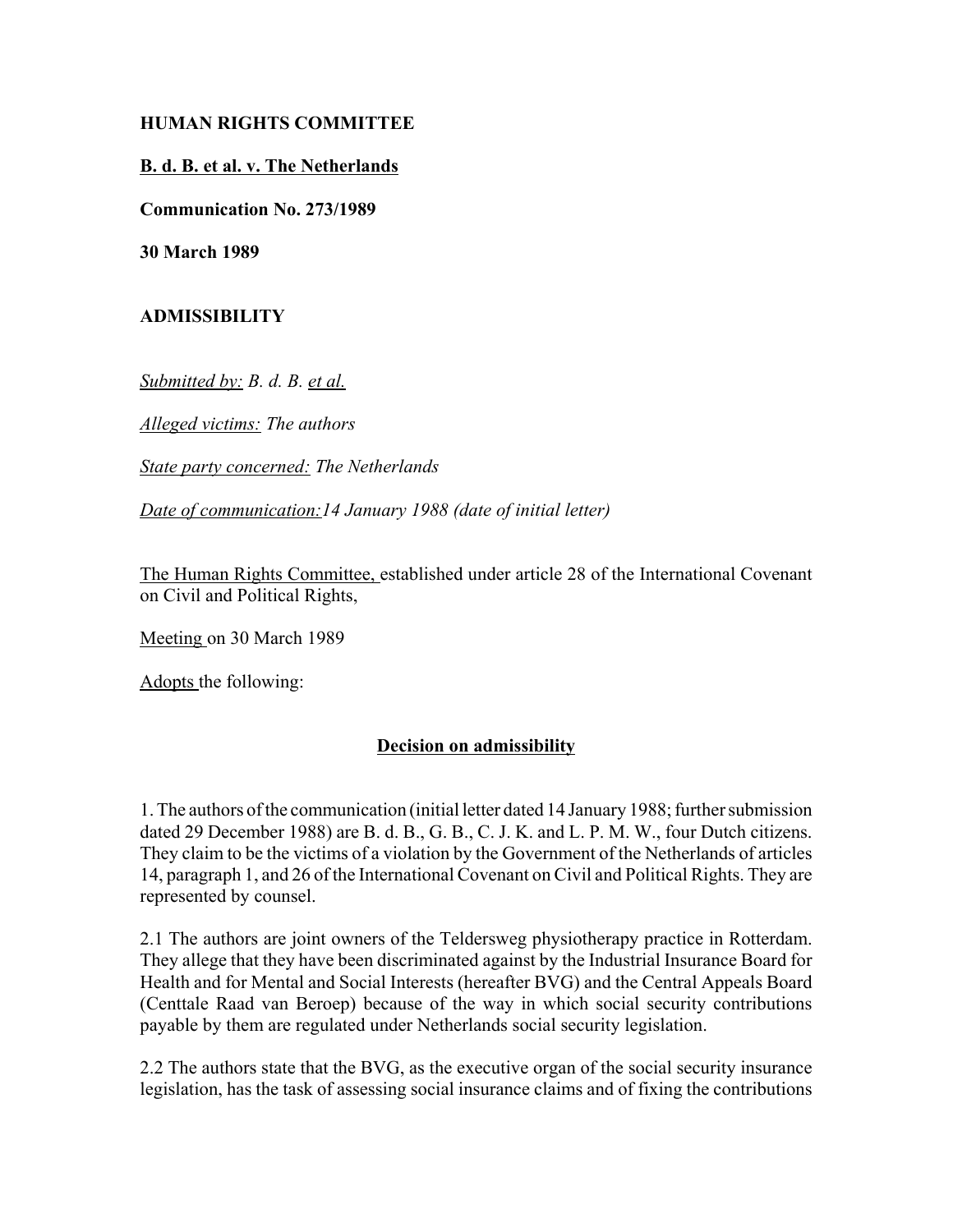payable by employers to finance these employees' insurance schemes. Until 1984, the BVG held the view that part-time physiotherapists working on the basis of a collaboration contract with a practitioner were not in employment; there was thus no question of compulsory insurance for these more or less independent collaborators within the framework of the said employees' insurance scheme.

2.3 This situation changed on 19 April 1983, when the Central Appeals Board ruled contrary to what the BVG had previously accepted, that part-time physiotherapists working on an invoicing basis were in fact working in such a dependent socio-economic position vis-à-vis the owner or owners of the practice that their work status was socially comparable to employment and had therefore to be regarded as such in the framework of social security insurance legislation. On the basis of this judgement, the BVG informed the national professional organizations of physiotherapists that part-time physiotherapists working on an invoicing basis henceforth would have to be insured and that contributions due would have to be paid by the owner of a physiotherapy practice as if he were an employer. In its circular, the BVG announced that contributions due would be collected from January 1984, on the understanding that those required to pay the contributions would send their names to the BVG before 1 January 1985. The collection of contributions for the years prior to 1984 would then be waived.

2.4 Despite the BVG view that, from 1984 onwards, there was no longer any question of such a special situation in respect of the obligation for owners of physiotherapy practices to pay contributions, the authors maintain that physiotherapists are still treated differently with regard to the date of commencement of the obligation to contribute. Thus, it has become apparent that those physiotherapy practices which, at an earlier stage, were unambiguously informed in writing by the association that there was no obligation to contribute, were regarded as liable to pay the first contribution in 1986, whereas practices that had not received a letter sent directly by the BVG, in which they were informed that there was no such obligation, were required to pay contributions retroactively to January 1984.

2.5 As soon as the complainants learned that, in the former case, the requirement to pay their contributions could have begun in 1986 and thus did not have retroactive effect to 1 January 1984, they invoked the principle of equality before the law, by means of the appeals procedure then prevailing in the Central Appeals board. They argued that the situation in their practice had not been essentially different from that in other practices which had learned directly from the BVG that no insurance obligation was required with regard to their part-time physiotherapists. The part-time physiotherapist who collaborated with the authors has also working on an invoicing basis, as others who collaborated with practices that, before 1983, had learned directly from the BVG that there would be no question of an insurance obligation.

2.6 Despite the invocation of the principle of equality before the law, the Central Appeals Board held, in its final judgment in the case on 19 August 1987, that the decision by the BVG to demand contributions from the complainants with retroactive effect to 1984 was based on legal rules of compulsory nature which could not or must not be tested against general principles of law.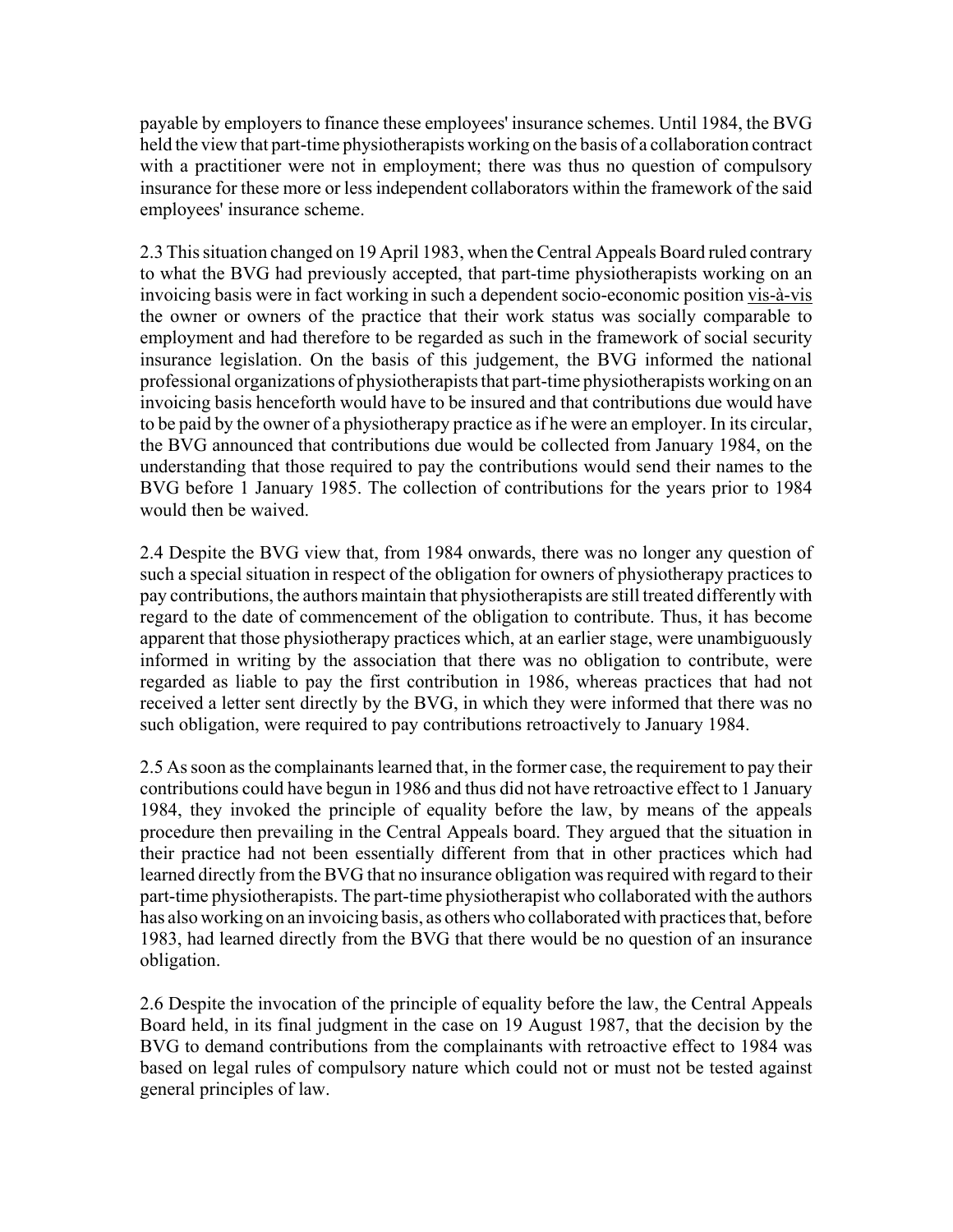2.7 To the authors, the Central Appeals Board thereby implicitly concluded that the acknowledged difference in treatment in the manner of demands for contributions between various physiotherapy practices is in accordance with law. The authors point to what they consider an inconsistency in the Central Appeals Board's judgement. On the one hand, the Board appears to take the view that the application of compulsory legal rules cannot or must not be tested against general principles of law; on the other hand, it appears from established case-law that such rules must not be applied if they are in conflict with the principle of confidence in the law, i.e. the principle of the certainty of the law. The authors question why owners of physiotherapy practices who were not directly informed by the BVG in the past that part-time physiotherapists co-operating with them were not subject to social security contributions should be subjected to different and less favourable treatment with respect to contributions due after 1984 than those practitioners who had received such direct information.

2.8 The authors claim that since the principle of confidence in the law can, under certain circumstances, prevent the application of compulsory legal rules, it is all the more surprising that this does not apply to the principle of equality before the law, enshrined in article 1 of the Netherlands Constitution and article 26 of the Covenant. They refer to the decision adopted by the Human Rights Committee o 9 April 1987 in communication No. 172/1984, which states, inter alia, that article 26 of the Covenant is not limited to the civil and political rights provided for in the Covenant but also applies to social insurance law. Concerning the differences noted above in the treatment of owners of physiotherapy practices the authors allege that it is possible to speak of a violation of article 26 in conjunction with article 14, paragraph 1, of the Covenant. They contend that the distinction made by the BVG in practice is an arbitrary one.

3. By decision dated 15 March 1988, the Working Group of the Human Rights Committee transmitted the communication to the State party under rule 91 of the Committee's provisional rules of procedure, requesting information and observation relevant to the question of the admissibility of the communication. By note date, 6 July 1988, the State party requested an extension of three months for the submission of its observations.

4.1 In its submission under rule 91, dated 28 October 1988, the State party objects to the admissibility of the communication on a number of grounds. Recapitulating the facts, it points out that the alleged victims are joint owners of a physiotherapy practice where a parttime physiotherapist worked on the basis of a co-operation contract as from 1982; she was paid by invoice, worked more or less independently and was not insured as an employee under social security legislation. The State party further indicates that there are three social security insurance schemes: schemes paid out of public funds, national insurance schemes and employee insurance schemes. Unlike the first two, employee insurance schemes are only applicable where there is an employer/employee relationship. Both employer and employee pay part of the employment insurance contribution, determined in accordance with a standard formula. This contribution is calculated as a certain percentage of the employee's income and is payable to the competent industrial insurance board.

4.2 The State party explains that for the purpose of determining who, as an employee, should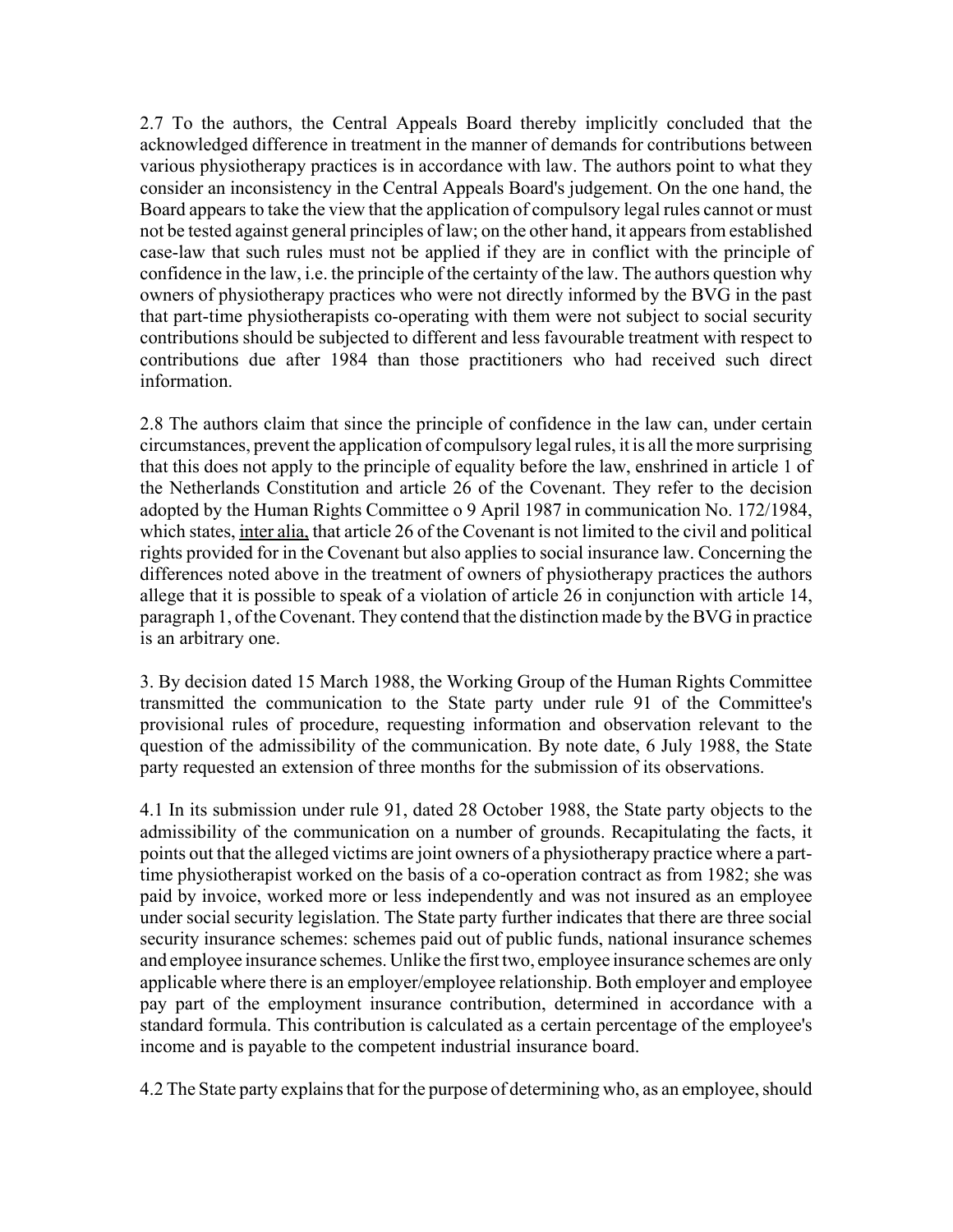pay employment insurance contributions, a broad definition of the term "employment" is used. It is not confined to situations in which there is an employment contract governed by civil law but also extends to co-operative relationships that meet certain criteria defined by the relevant act of parliament or the executive rules and regulations based on it; in accordance with these criteria, employment relationships not governed by employment contracts can be equated with those that entail, with all the relevant consequences concerning entitlement to benefits, an obligation to pay contributions.

4.3 In the past it had been generally assumed that a physiotherapist working for physiotherapy practice who was paid by invoice should not normally be regarded as being employed by the practice. However, the Central Appeals Board took a different view in its judgment of 19 April 1983. The BVG is entrusted with the implementation of social security legislation with regard to employees in the health sector and must determine the social insurance contributions of employers and employees for employee insurance schemes such as medical insurance, disability insurance and unemployment insurance contributions. As from 1 January 1984, the BVG claimed these contributions from the applicants for the aforementioned physiotherapist. The applicants did not agree that this date was correct and contested the decision on the grounds, inter alia, that the principle of equality had been violated because other physiotherapists had only been required to pay contributions as from 1986. The court of first instance, the Board of Appeals and the court of second and last instance, the Central Appeals Board, dismissed the case. The main reason for the dismissal of the case was that peremptory statutory provisions had been properly applied, that such provisions must always be applied unless there are special circumstances, and that these were lacking in the authors' case.

4.4 With respect to the requirement of exhaustion of domestic remedies, the State party acknowledges that the authors pursued legal proceedings up to the court of last instance. It points out, however, that the authors did not invoke either article 26 or article 14, paragraph 1, before the Board of Appeal and, on appeal, before the Central Appeals Board. It was merely in a supplementary petition to the Central Appeals Board, dated 29 April 1987, that the principle of equality was also mentioned, if only in general terms and without specific reference to provisions of domestic or international law. Nor were the articles of the Covenant invoked by the authors in either of the judgements given in the case. In these circumstances, the State party does not "consider it to be altogether clear that the applicants nave exhausted domestic remedies, as they did not explicitly invoke any provisions of the Covenant during domestic proceedings". The State party requests the Committee to decide on whether and to what extent authors of a communication must invoke the provisions of the Covenant purported to have been violated in the course of domestic legal proceedings.

4.5 With respect to the alleged violations of article 14, paragraph 1, and article 26, the State party contests that the actions complained of by the authors can be brought within the scope of application of these provisions and thus considers the communication to be inadmissible pursuant to articles 2 and 3 of the Optional Protocol. With respect to article 14, paragraph 1, first sentence, it points out that article 14 is concerned with procedural guarantees for trials and not with the substance of judgements handed down by the courts. Individuals who believe that the law has been wrongly applied to them in the Netherlands may seek redress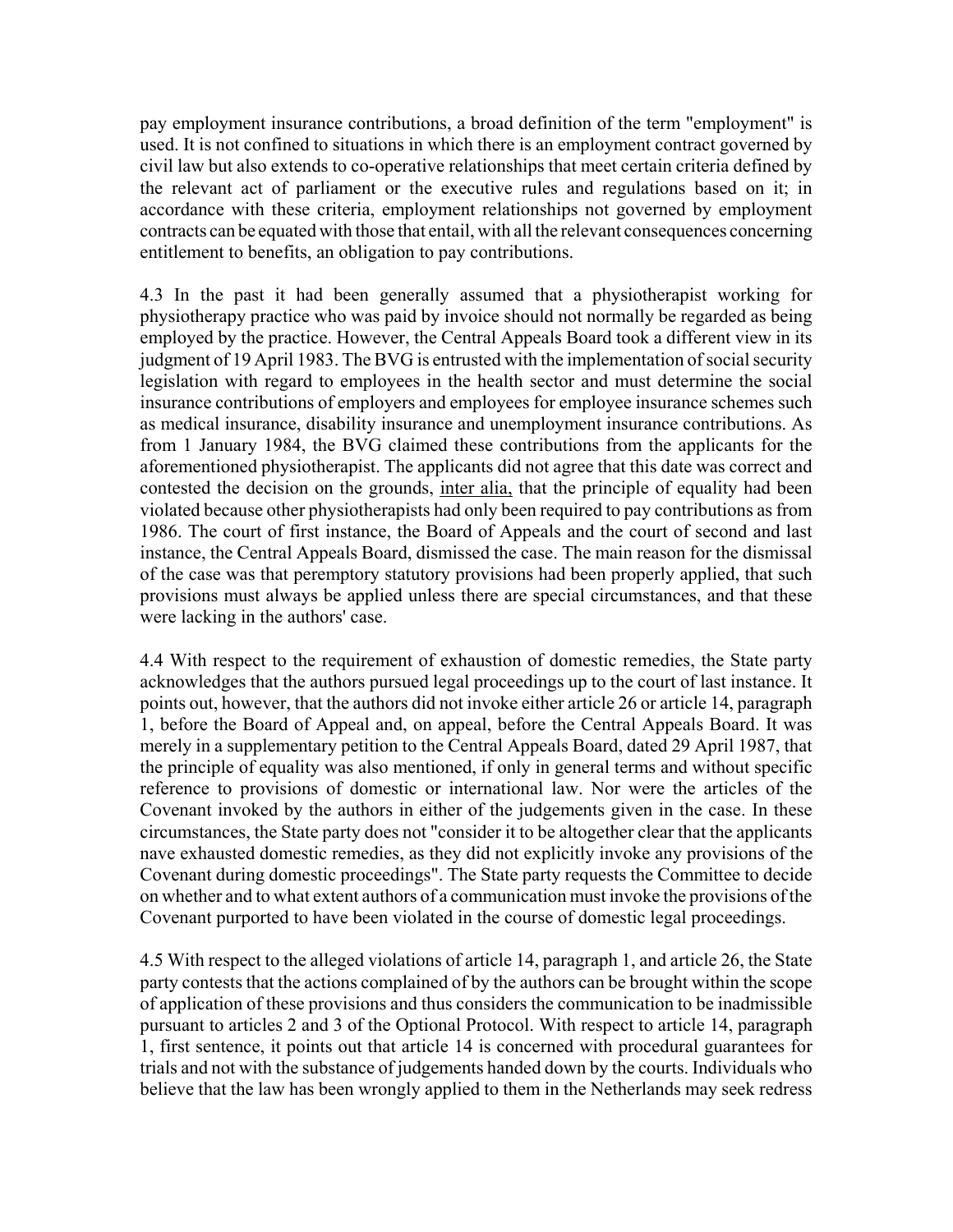through the courts. The rules governing appeals against decisions under social security legislation are laid down in the Appeals Act of 1955. The State party emphasizes that it has not been alleged that the Board of Appeal or the Central Appeals Board failed to observe these rules, which are compatible with article 14, and that there is no evidence that the boards failed to observe them.

4.6 With respect to the alleged violation of article 26, the State party questions the authors' apparent assumption that article 26 also applies to the contributions that employers and employees are required to make, and invites the Committee to give its opinion on this question. It further indicates that the authors do not appear to have complained about the substance of the statutory provisions concerning mandatory social insurance but only about the fact that the BVG set 1 January 1984 as the date from which contributions were payable. The issue thus is whether the application of a law which is not in itself discriminatory and which the Central Appeals Board considers to have been correct can run counter to article 26. Earlier communications concerning Netherlands social security legislation submitted to the Committee a/ related to provisions laid down by an act of parliament which the authors deemed to be discriminatory. The present communication, however, does not relate to the provision's substance, which is neutral, but to the application of social security legislation by an industrial insurance board. The State party invites the Committee to formulate its opinion on this point and refers to the Committee's decision in communication No. 212/1986, where it was stated, inter alia, that the scope of article 26 of the Covenant does not extend to differences of results in the application of common rules in the allocation of benefits. b/ This statement, according to the State party, should apply all the more to situations in which social insurance contributions are determined by an industrial insurance board.

4.7 The State party expresses doubts as to whether an action by an industrial insurance board can be attributed to its State organs, in the sense that the State party could be held liable for it under the Covenant or the Optional Protocol thereto. In this context, it emphasizes that an industrial insurance board such as the BVG is not a State organ: such boards are merely associations of employers and employees established for the specific purpose of implementing social security legislation, and the management of such a board consists exclusively of representatives of the employers' and employees' organizations. Industrial insurance boards operate independently and there is no way in which the State party's authorities could influence concrete decisions such as that complained of by the authors.

5.1 Commenting on the State party's Observations, the authors, in a submission dated 29 December 1988, affirm that it was not necessary for them to invoke either the principle of equality or article 26 of the Covenant in domestic proceedings. In Netherlands administrative law, the principle of equality has traditionally been a legal standard against which the courts test the administrative practices of governmental authorities. They consider it to be unnecessary to invoke, in administrative procedures, sources of law that embody the principle of equality, since the judge is bound to accept this principle and should ex officio test the case against it. The fact that the contested judgements do not refer to the provisions of the Covenant is, therefore, irrelevant.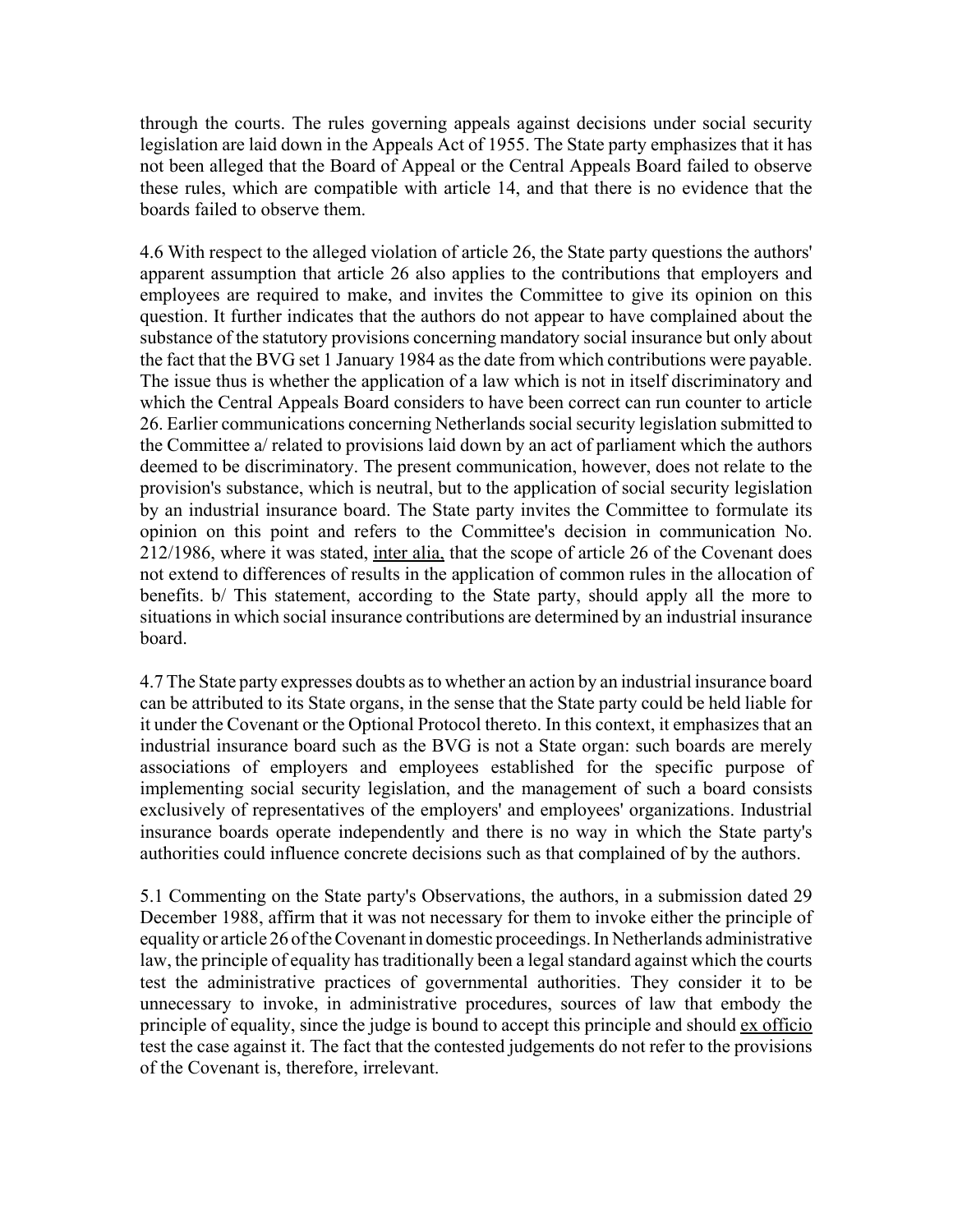5.2 With respect to the alleged violation of article 14, first sentence, of the Covenant, the authors acknowledge that the provisions of article 14 contain further guarantees intended to secure the conduct of a fair trial and add that they have no reason to complain about the conduct of the judicial proceedings as such. They reiterate, however, that the judicial review of general principles of justice in their case by the Central Appeals Board was contradictory, and that the Board treated them differently from others and, therefore, unequally.

5.3 The authors further reject the State party's contention that the communication should be declared inadmissible because it was directed against discriminatory application of legislation which in itself is neutral. They refer to the Committee's decision in communication No. 172/1984 c/ which stipulated, inter alia that "article 26 is concerned with the obligations imposed on States in regard to their legislation and the application thereof". With respect to the State party's argument that because it left the implementation of some aspects of social security legislation to industrial insurance boards and is therefore unable to exercise influence on concrete decisions adopted by such boards, they argue that the mere inability to supervise the implementation of social security legislation by industrial insurance boards cannot detract from the fact that the State party is responsible for seeing to it that these bodies charged with the implementation of the law perform their statutory assignments in conformity with legal standards. Where loopholes become apparent, it is for the legislator to eliminate them. Therefore, according to the authors, the State party should not be allowed to claim that it cannot influence the decisions of bodies such as the BVG. Were this to be allowed, it would be easy for States parties to undermine the "basic rights" of their citizens. The authors conclude that in their case, the State party seeks to deny its responsibility for the concrete application of social security legislation by invoking a situation which it had created itself.

6.1 Before considering any claims contained in a communication, the Human Rights Committee shall, in accordance with rule 87 of its provisional rules of procedure, decide whether or not it is admissible under the Optional Protocol to the Covenant.

6.2 The Committee has ascertained, as it is required to do under article 5, paragraph 2 (a), of the Optional Protocol, that the same matter is not being examined under another procedure of international investigation or settlement.

6.3 With respect to the requirement of exhaustion of domestic remedies, the committee has taken note of the State party's argument that it is doubtful whether the authors have complied with article 5, paragraph 2 (b), of the Optional Protocol, given that they did not invoke any provisions of the Covenant in the course of domestic proceedings. The Committee observes that whereas authors must invoke the substantive rights contained in the Covenant, they are not required, for purposes of the Optional Protocol, necessarily to do so by reference to specific articles of the Covenant.

6.4 With regard to an alleged violation of article 14, paragraph 1, of the Covenant, the Committee notes that while the authors have complained about the outcome of the judicial proceedings, they acknowledge that procedural guarantees were observed in their conduct. The Committee observes that article 14 of the covenant guarantees procedural equality but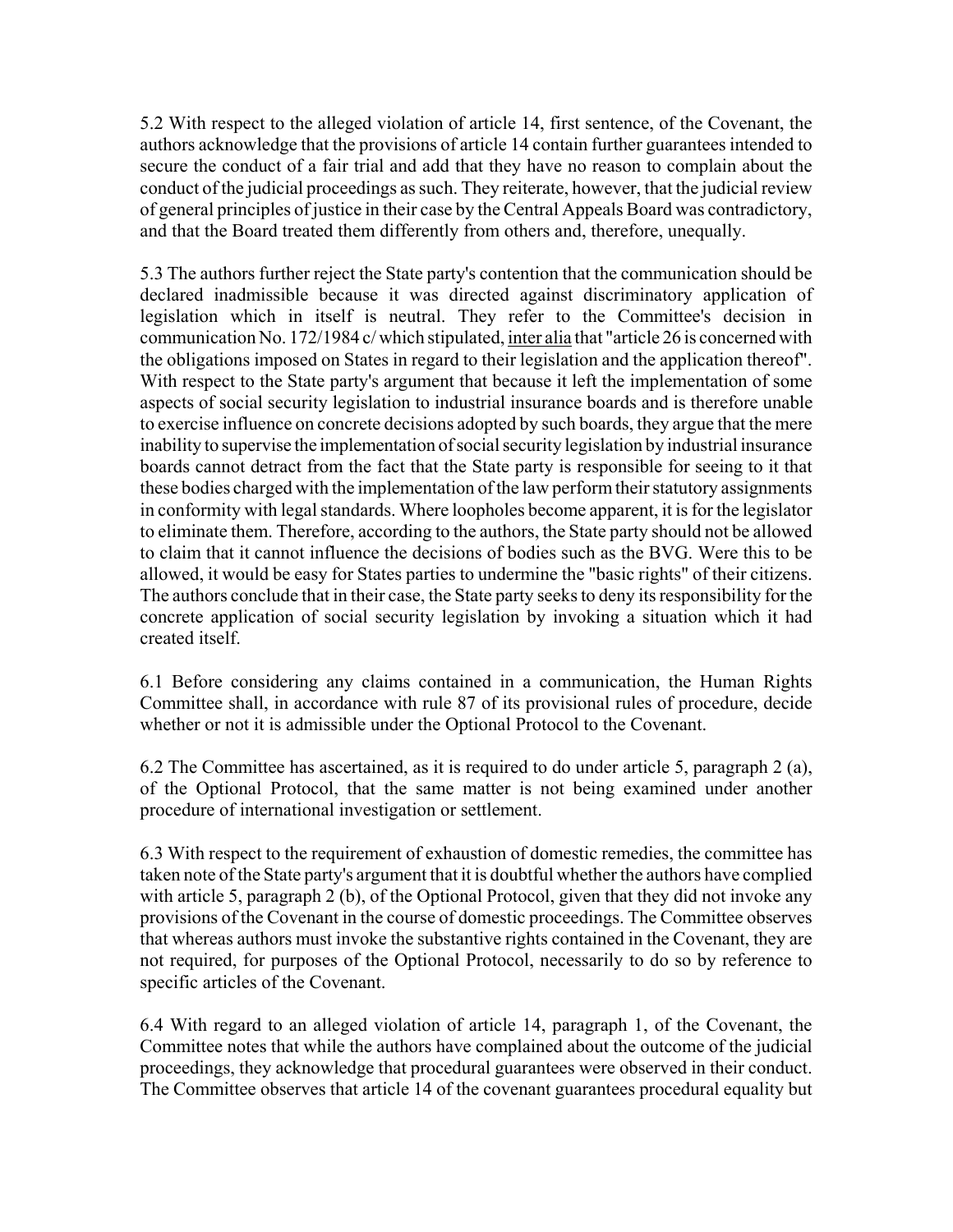cannot be interpreted as guaranteeing equality of results or absence of error on the part of the competent tribunal. Thus, this aspect of the authors' communication falls outside the scope of application of article 14 and is, therefore, inadmissible under article 3 of the Optional Protocol.

6.5 With regard to an alleged violation of article 26, the Committee recalls that its first sentence stipulates that "all persons are entitled without discrimination to the equal protection of the law". In this connection, it observes that this provision should be interpreted to cover not only entitlements which individuals entertain vis-à-vis the State but also obligations assumed by them pursuant to law. Concerning the State party's argument that the BVG is not a State organ and that the Government cannot influence concrete decisions of industrial insurance boards, the Committee observes that a State party is not relieved of its obligations under the Covenant when some of its functions are delegated to other autonomous organs.

6.6 The authors complain about the application to them of legal rules of a compulsory nature, which for unexplained reasons were allegedly not applied uniformly to some other physiotherapy practices; regardless of whether the apparent non-application of the compulsory rules on insurance contributions in other cases may have been right or wrong, it has not been alleged that these rules were incorrectly applied to the authors following the Central Appeals Board's ruling of 19 April 1983 that part-time physiotherapists were to be deemed employees and that their employers were liable for social security contributions; furthermore, the Committee is not competent to examine errors allegedly committed in the application of laws concerning persons other than the authors of a communication.

6.7 The Committee also recalls that article 26, second sentence, provides that the law of States parties should "guarantee to all persons equal and effective protection against discrimination on any ground such as race, colour, sex, language, religion, political or other opinion, national or social origin, property, birth or other status". The Committee notes that the authors have not claimed that their different treatment was attributable to their belonging to any identifiably distinct category which could have exposed them to discrimination on account of any of the grounds enumerated or "other status" referred to in article 26 of the Covenant. The Committee, therefore, finds this aspect of the authors' communication to be inadmissible under article 3 of the Optional Protocol.

7. The Human Rights Committee therefore decides:

(a) That the communication is inadmissible;

(b) That this decision shall be communicated to the State party and to the authors.

# **Notes**

a/ Communications Nos. 172/1984 (Broeks), 180/1984 (Danning) and 1B2/1984 (Zwaan-de Vries), final views adopted on 9 April 1987 (twenty-ninth session).